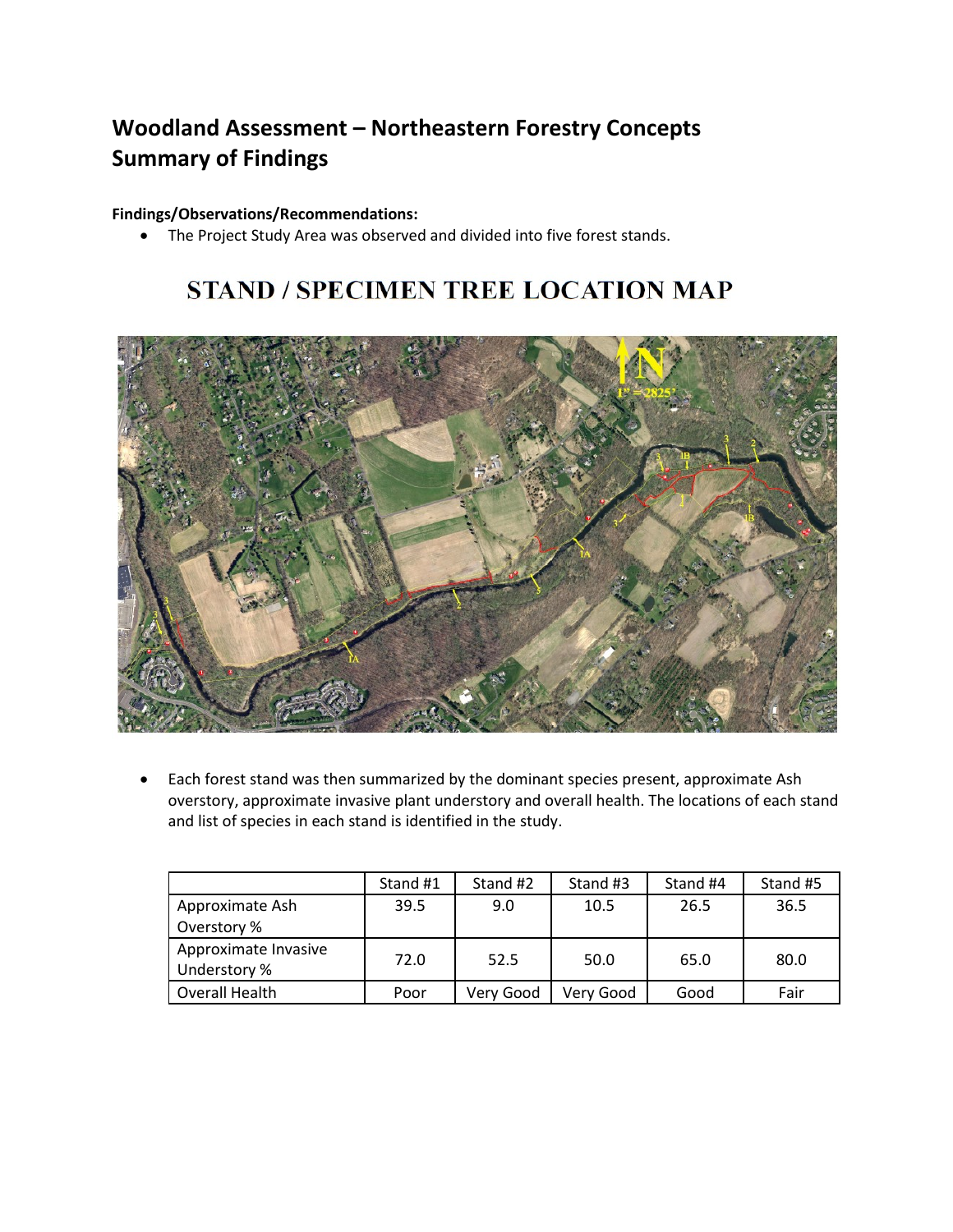• The report identifies whether each stand is a good candidate for placement of part of the trail, drainage conditions in each stand, and identifies trail design considerations.

|                                                       | Stand #1                                                                                                                  | Stand #2                                                                                  | Stand #3                                                                                                                                                                 | Stand #4                                                                                                                                                                    | Stand #5                                                                                                               |
|-------------------------------------------------------|---------------------------------------------------------------------------------------------------------------------------|-------------------------------------------------------------------------------------------|--------------------------------------------------------------------------------------------------------------------------------------------------------------------------|-----------------------------------------------------------------------------------------------------------------------------------------------------------------------------|------------------------------------------------------------------------------------------------------------------------|
| Candidate for<br>placement of<br>part of the<br>trail | Good                                                                                                                      | Good                                                                                      | Good                                                                                                                                                                     | Fair                                                                                                                                                                        | Good                                                                                                                   |
| Drainage<br>conditions                                | Poor                                                                                                                      | Very good                                                                                 | Very good                                                                                                                                                                | Poor to<br>Fair                                                                                                                                                             | Poor                                                                                                                   |
| Trail design<br>considerations                        | Boardwalks /<br><b>Bridges</b><br>recommended                                                                             | Lower<br>amounts of<br>ash<br>stocking so<br>reduced<br>risks of<br>falling trees         | Lower<br>amounts of<br>ash stocking<br>so reduced<br>risks of<br>falling trees                                                                                           | High<br>presence<br>of white<br>ash will<br>require<br>risk<br>reduction<br>strategies<br>due to<br>potential<br>for falling<br>trees                                       | Boardwalks /<br><b>Bridges</b><br>recommended                                                                          |
|                                                       | Area with a lot<br>of specimen<br>trees that will<br>need to be<br>navigated<br>around                                    | High<br>stocking<br>levels<br>present a<br>more open<br>aesthetic in<br>the<br>understory | Least<br>desirable<br>location for<br>trail would<br>be on the<br>strip that<br>runs<br>adjacent to<br>the<br>agricultural<br>field since it<br>is close to<br>the creek | Most<br>desirable<br>location<br>for<br>placement<br>of the trail<br>would be<br>on the<br>existing<br>trail that<br>runs along<br>the<br>northern<br>edge of<br>this stand | High presence<br>of white ash<br>will require risk<br>reduction<br>strategies due<br>to potential for<br>falling trees |
|                                                       | High presence<br>of white ash<br>will require<br>risk reduction<br>strategies due<br>to potential<br>for falling<br>trees |                                                                                           |                                                                                                                                                                          |                                                                                                                                                                             | Understory is<br>very open and<br>provides a<br>different<br>aesthetic than<br>the rest of the<br>study area           |